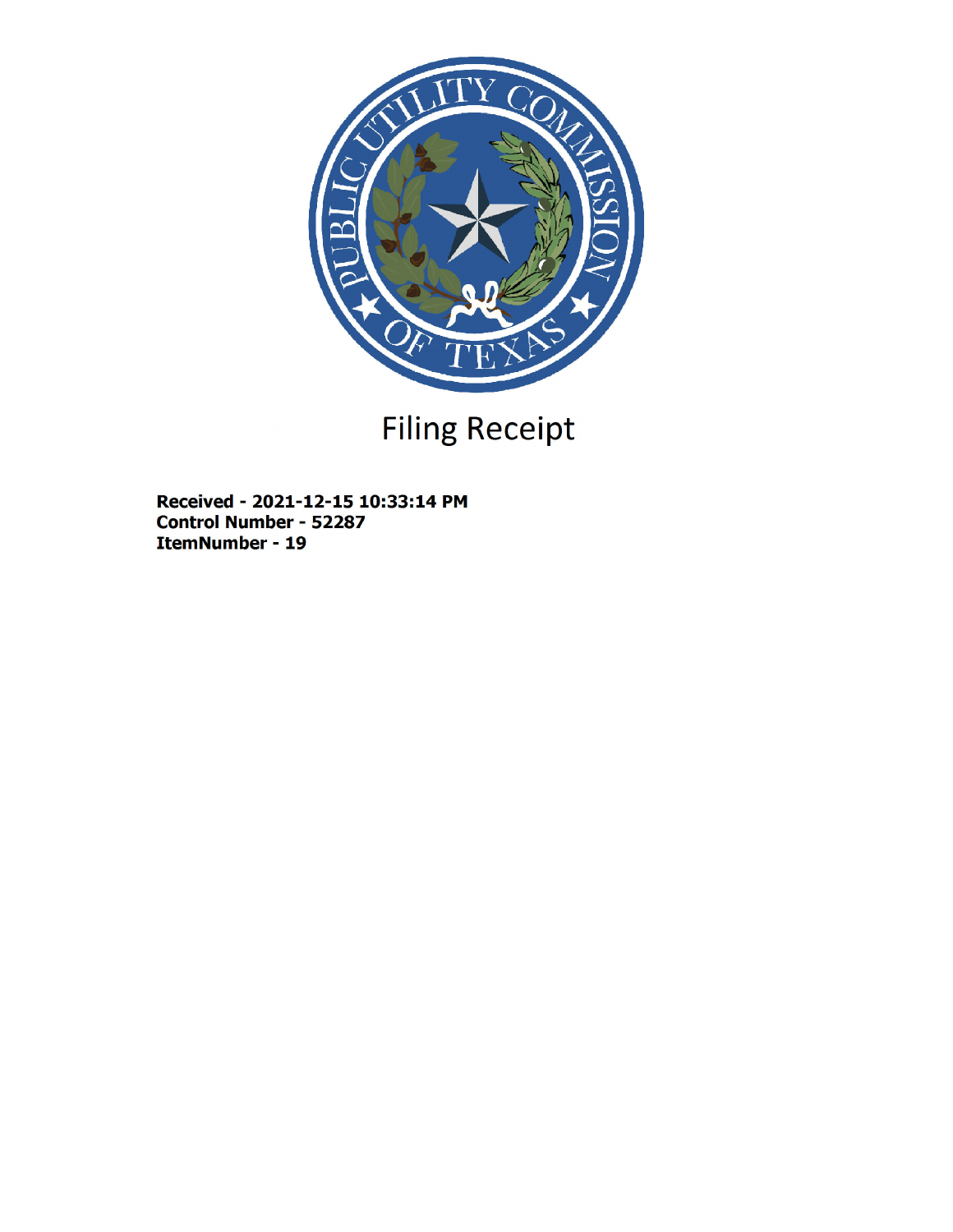## OPEN MEETING COVER SHEET

### MEMORANDUM AND PROPOSAL FOR **PUBLICATION**

| <b>MEETING DATE:</b>   | December 16, 2021                                  |
|------------------------|----------------------------------------------------|
| <b>DATE DELIVERED:</b> | December 15, 2021                                  |
| AGENDA ITEM NO.:       | 25                                                 |
| <b>CAPTION:</b>        | Project No. 52287 – Power Outage Alert<br>Criteria |
| <b>DESCRIPTION:</b>    | Memo and Proposal for Publication                  |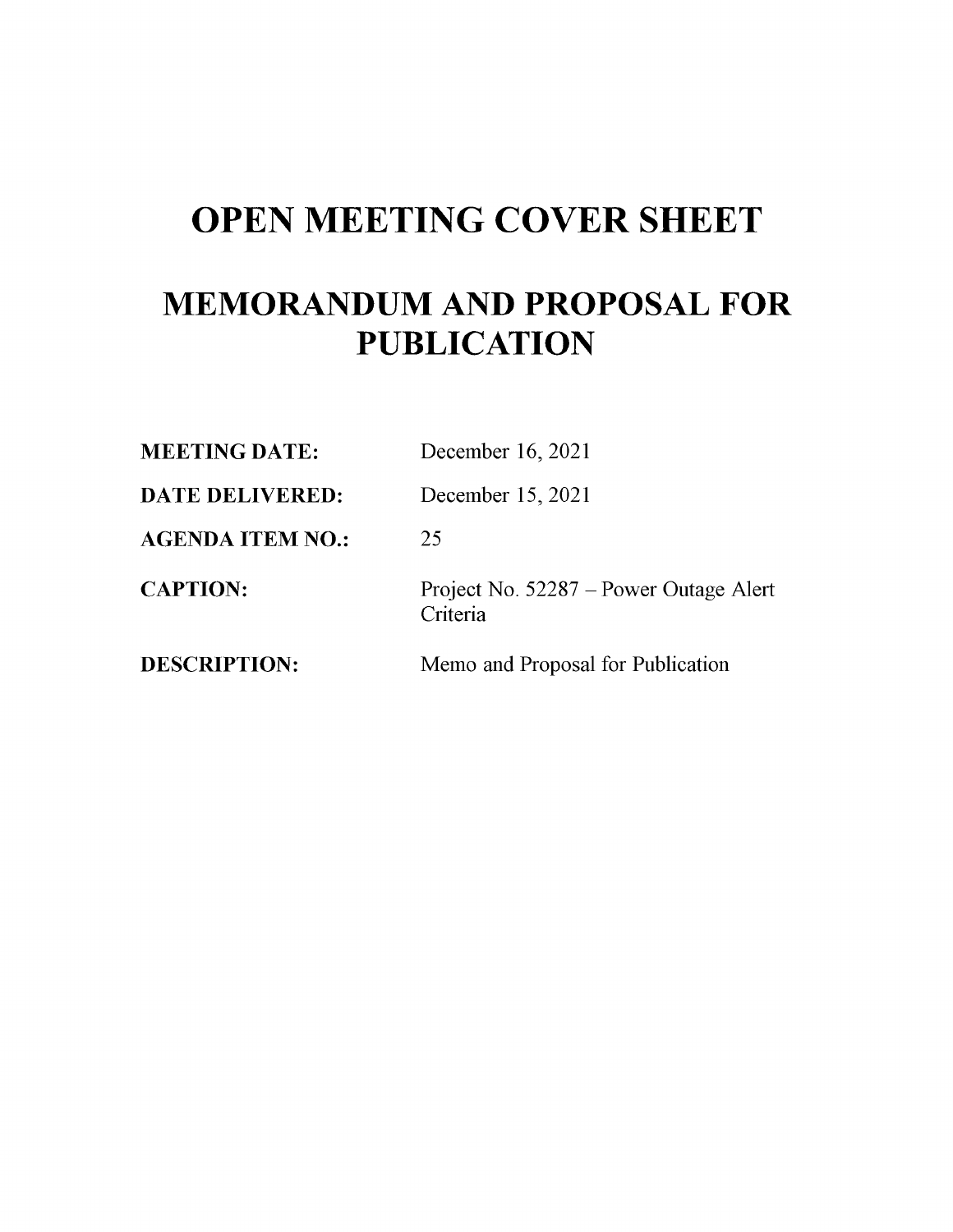### Memorandum

| TO:          | Chairman Peter Lake<br>Commissioner Will McAdams<br>Commissioner Lori Cobos<br>Commissioner Jimmy Glotfelty |
|--------------|-------------------------------------------------------------------------------------------------------------|
| <b>FROM:</b> | David Smeltzer, Director of Rules and Projects                                                              |
| DATE:        | December 15, 2021                                                                                           |
| RE:          | December 16, 2021 Open Meeting – Agenda Item No. #3<br>Project No. 52287, Power Outage Alert Criteria       |

Please find attached to this memorandum Commission Staff's proposal for publication in the above-referenced project for consideration at the December 16, 2021 Open Meeting. Commission Staff proposes new 16 Texas Administrative Code (TAC) §25.57 relating to Power Outage Alert Criteria. This proposed rule will establish criteria for the content, activation, and termination of regional and statewide power outage alerts as required by Tex. Gov't. Code §411.301(b), enacted by the  $87<sup>th</sup>$  Texas Legislature as Senate Bill 3.

Commission Staff recommends the Commission approve this draft for publication in the *Texas Register.*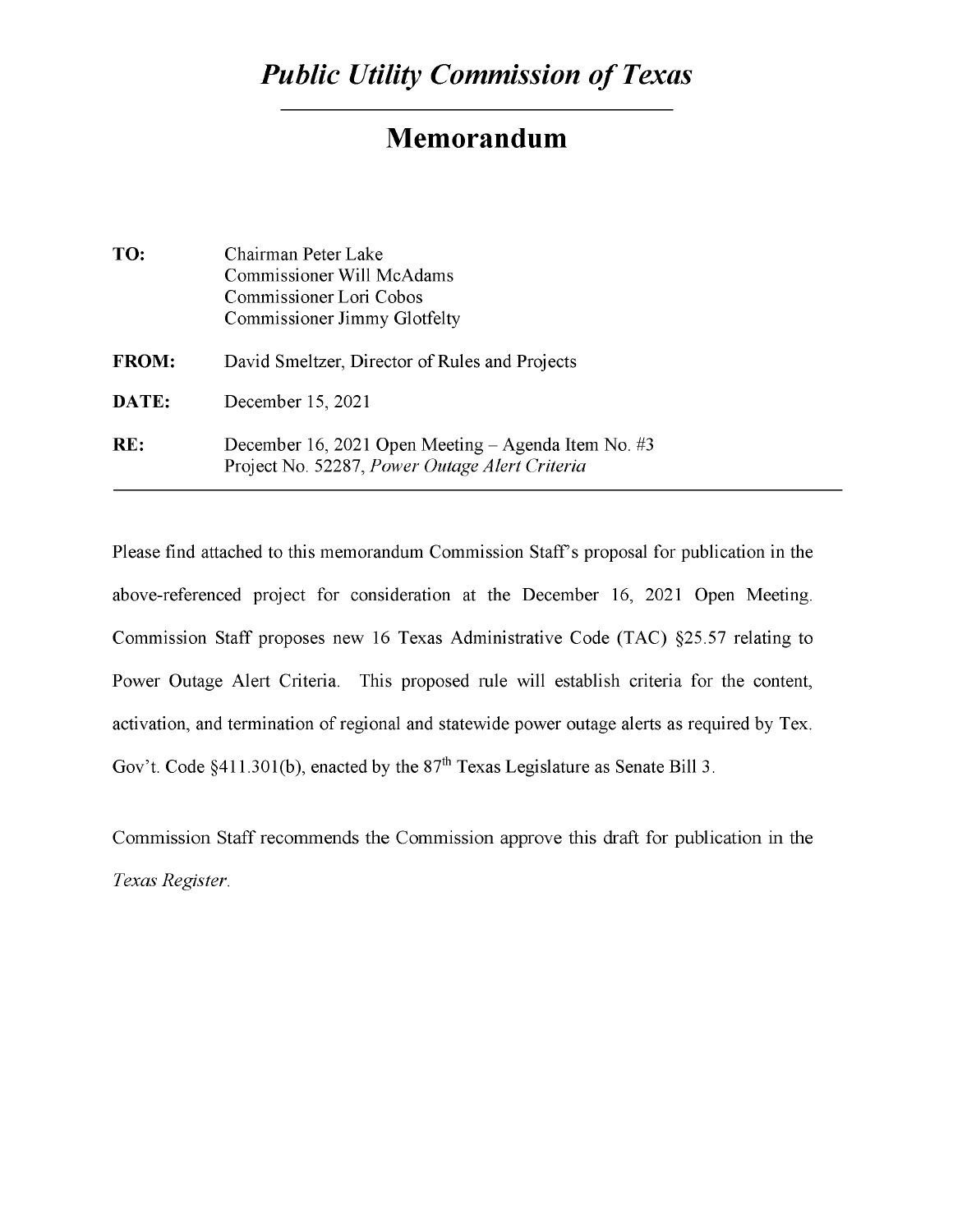#### PROJECT NO. 52287

§

§

#### POWER OUTAGE ALERT CRITERIA § PUBLIC UTILITY COMMISSION

§ OF TEXAS

#### (STAFF RECOMMENDATION)

#### PROPOSAL FOR PUBLICATION OF NEW 16 TAC §25.57 FOR CONSIDERATION AT THE DECEMBER 16, 2021 OPEN MEETING

1 The Public Utility Commission of Texas (commission) proposes new 16 Texas Administrative 2 Code (TAC) §25.57 relating to Power Outage Alert Criteria. This proposed rule will establish the 3 criteria for the content, activation, and termination of regional and statewide power outage alerts 4 as required by Tex. Gov't. Code  $\S411.301(b)$ , enacted by the  $87<sup>th</sup>$  Texas Legislature as Senate 5 Bill 3.

6

#### *7 Growth Impact Statement*

8 The agency provides the following governmental growth impact statement for the proposed rule,

9 as required by Tex. Gov't. Code §2001.0221. The agency has determined that for each year of the

10 first five years that the proposed rule is in effect, the following statements will apply:

11 (1) the proposed rule will not create a government program and will not eliminate a government 12 program;

13 (2) implementation of the proposed rule will not require the creation of new employee positions

14 and will not require the elimination of existing employee positions;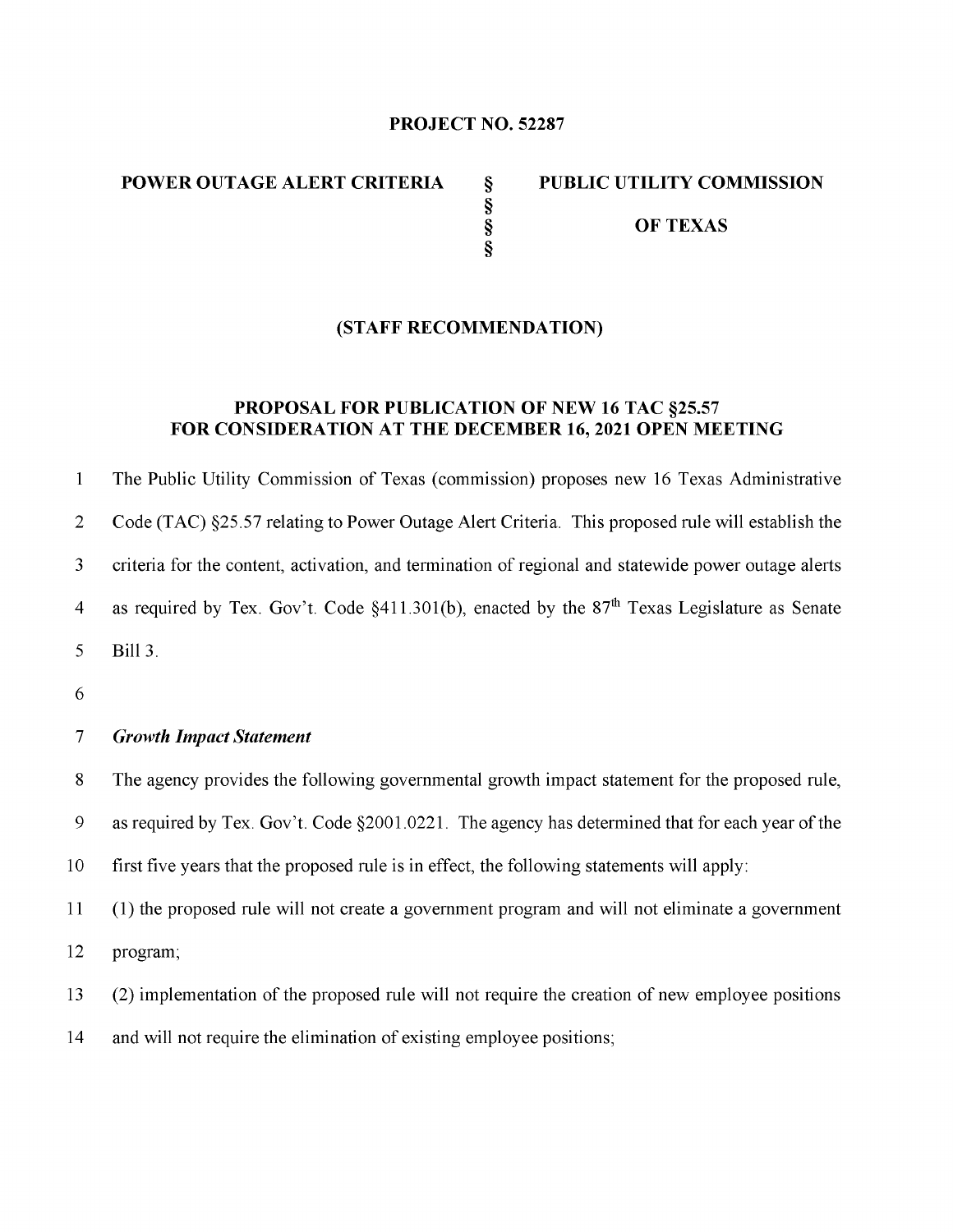- 1 (3) implementation ofthe proposed rule will not require an increase and will not require a decrease
- 2 in future legislative appropriations to the agency;
- 3 (4) the proposed rule will not require an increase and will not require a decrease in fees paid to the
- 4 agency;
- 5 (5) the proposed rule will not create a new regulation;
- 6 (6) the proposed rule will not expand, limit, or repeal an existing regulation;
- 7 (7) the proposed rule will not change the number of individuals subject to the rule's applicability;
- 8 and
- 9 (8) the proposed rule will not affect this state's economy.
- 10

#### *11 Fiscal Impact on Small and Micro-Businesses and Rural Communities*

12 There is no adverse economic effect anticipated for small businesses, micro-businesses, or rural

- 13 communities as a result of implementing the proposed rule. Accordingly, no economic impact
- 14 statement or regulatory flexibility analysis is required under Tex. Gov't. Code §2006.002(c).

15

#### *16 Takings Impact Analysis*

17 The commission has determined that the proposed rule will not be a taking of private property as 18 defined in chapter 2007 of the Texas Government Code.

19

#### *20 Fiscal Impact on State and Local Government*

21 Ms. Mariah Benson, Economist, Market Analysis Division, has determined that for the first five-22 year period the proposed rule is in effect, there will be no fiscal implications for the state or for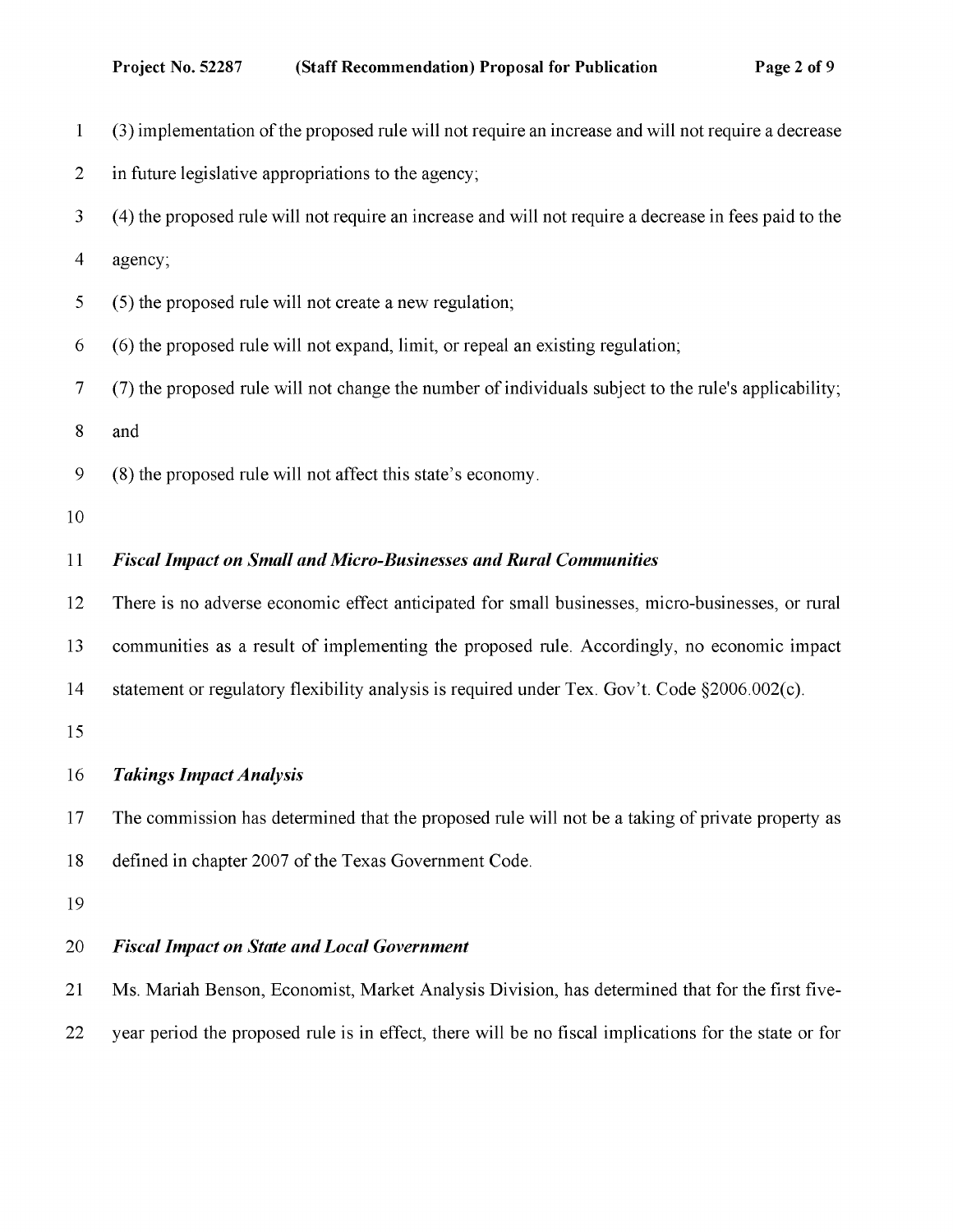1 units of local government under Tex. Gov't. Code §2001.024(a)(4) as a result of enforcing or 2 administering the sections.

3

#### *4 Public Benefits*

5 Ms. Benson has determined that for each year of the first five years the proposed section is in effect 6 the public benefit anticipated as a result of enforcing this section will be greater public awareness 7 of the potential for electricity outages. There will be no adverse economic effect on small 8 businesses or micro-businesses as a result of enforcing this section.

9

#### *10 Local Employment Impact Statement*

11 For each year of the first five years the proposed section is in effect, there should be no effect on 12 a local economy; therefore, no local employment impact statement is required under Tex. Gov't. 13 Code §2001.022.

14

#### *15 Costs to Regulated Persons*

16 Tex. Gov't. Code §2001.0045(b) does not apply to this rulemaking because the commission is 17 expressly excluded under subsection §2001.0045(c)(7).

18

#### *19 Public Hearing*

20 The commission staff will conduct a public hearing on this rulemaking on January 14, 2022, at 21 10:00 A.M. in the Commissioners' Hearing Room, 7<sup>th</sup> floor, William B. Travis Building if 22 requested in accordance with Tex. Gov't. Code §2001.029. The request for a public hearing must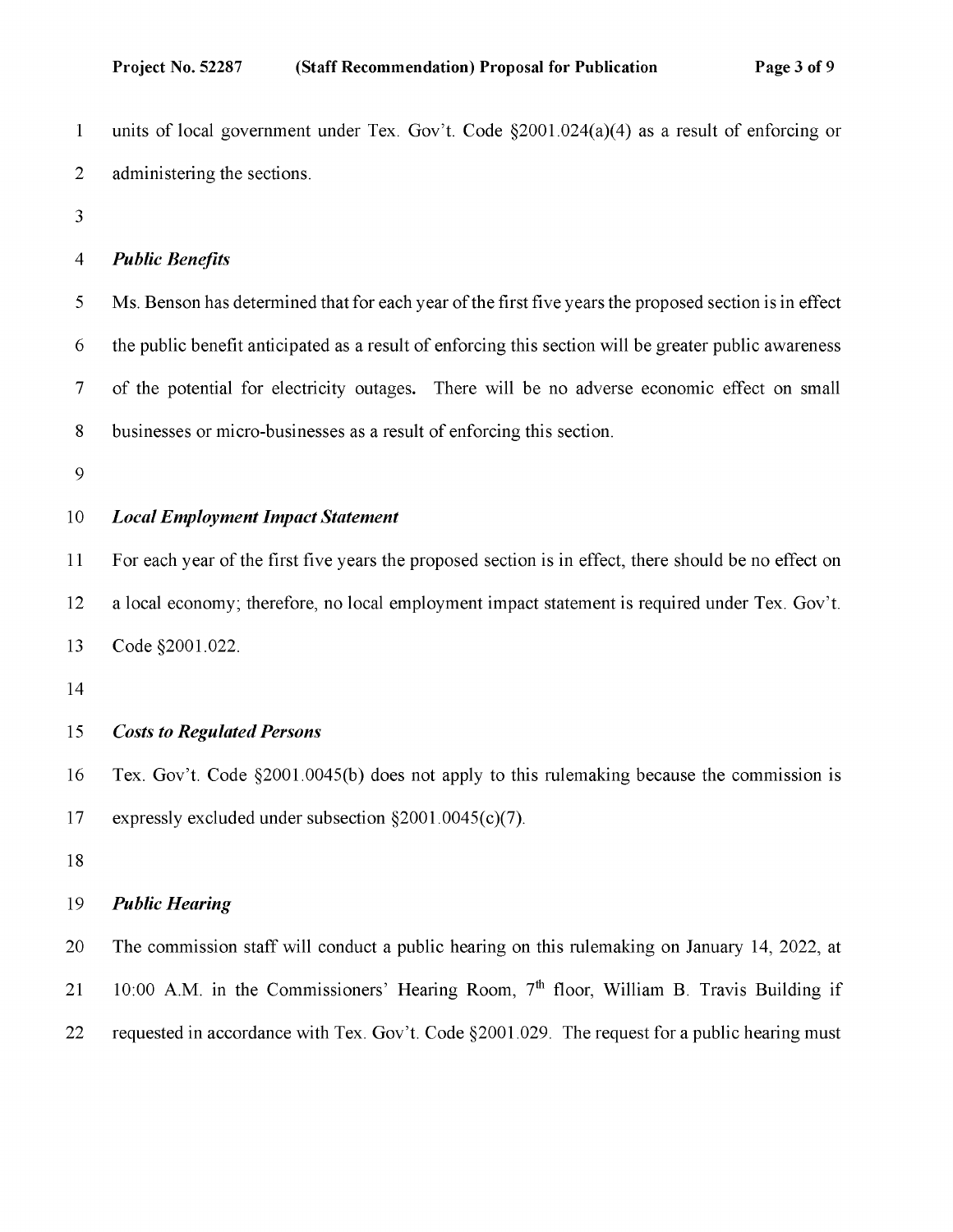1 be received by January 11,2022. If a request for public hearing is received, commission staff will 2 file in this project a notice of hearing.

3

#### *4 Public Comments*

5 Interested persons may file comments electronically through the interchange on the commission' s 6 website. Comments must be filed by January 11, 2022. Comments should be organized in a 7 manner consistent with the organization of the proposed rules. The commission invites specific 8 comments regarding the costs associated with, and benefits that will be gained by, implementation 9 of the proposed rule. The commission will consider the costs and benefits in deciding whether to 10 modify the proposed rules on adoption. Commission staff strongly encourages commenters to 11 include a bulleted executive summary to assist Commission Staff in reviewing the filed 12 comments in a timely fashion. All comments should refer to Project Number 52287. 13

#### *14 Statutory Authority*

15 The amended rule is proposed under PURA §14.002, which provides the Public Utility 16 Commission with the authority to make adopt and enforce rules reasonably required in the exercise 17 of its powers and jurisdiction. The amended rule is also proposed under Tex. Gov't. Code 18 §2261.253, which requires each state agency to establish a procedure, by rule, to identify each 19 contract that requires enhanced contract monitoring.

20

21 Cross Reference to Statute: Public Utility Regulatory Act §14.002 and Tex. Gov't. Code 22 §2261.253.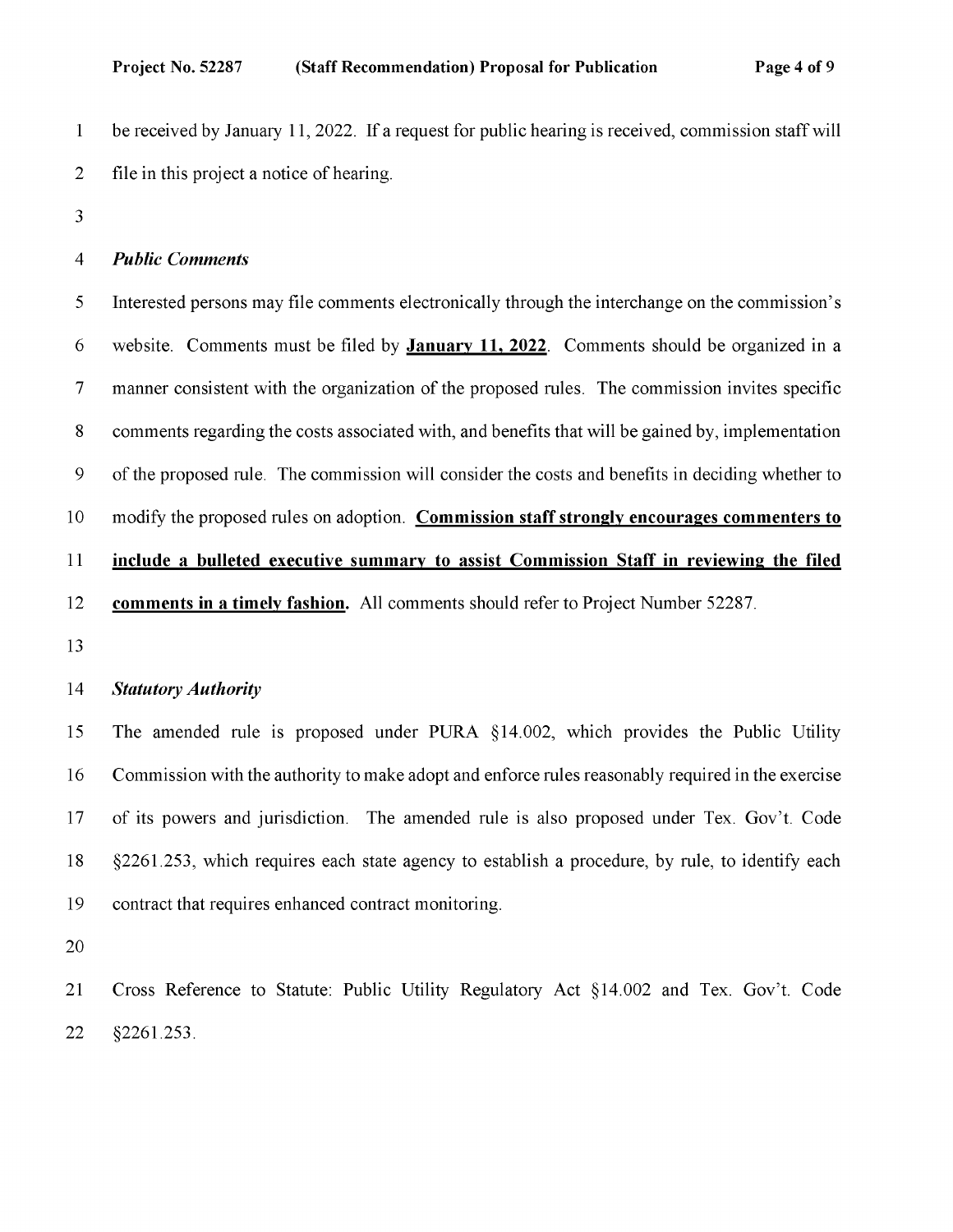| 1              | §25.57 Power Outage Alert Criteria. |                                                                                           |                                                                                         |  |  |
|----------------|-------------------------------------|-------------------------------------------------------------------------------------------|-----------------------------------------------------------------------------------------|--|--|
| $\overline{2}$ | (a)                                 | Purpose and Applicability. This section establishes criteria for the activation, content, |                                                                                         |  |  |
| 3              |                                     |                                                                                           | and termination of power outage alerts (POAs) as required by Tex. Gov't Code            |  |  |
| 4              |                                     |                                                                                           | §411.301(b). This section applies to the Electric Reliability Council of Texas (ERCOT)  |  |  |
| 5              |                                     |                                                                                           | and transmission service providers in power regions in Texas other than the ERCOT power |  |  |
| 6              |                                     |                                                                                           | region.                                                                                 |  |  |
| $\tau$         |                                     |                                                                                           |                                                                                         |  |  |
| 8              | (b)                                 |                                                                                           | Definitions.                                                                            |  |  |
| 9              |                                     | (1)                                                                                       | Load shed instructions -- Directions given by a reliability coordinator to a            |  |  |
| 10             |                                     |                                                                                           | transmission service provider to reduce electricity usage along its systems by a        |  |  |
| 11             |                                     |                                                                                           | described amount to prevent longer and larger outages for an entire power region.       |  |  |
| 12             |                                     | (2)                                                                                       | <b>System-wide --</b> The entirety of a power region.                                   |  |  |
| 13             |                                     |                                                                                           |                                                                                         |  |  |
| 14             | (c)                                 |                                                                                           | Issuance of a POA. The commission may recommend the Texas Department of Public          |  |  |
| 15             |                                     | Safety issue a POA based on information received from ERCOT and transmission service      |                                                                                         |  |  |
| 16             |                                     | providers in power regions other than ERCOT. The issuance of a POA may be                 |                                                                                         |  |  |
| 17             |                                     | recommended when load shed instructions have been issued or are likely to be issued       |                                                                                         |  |  |
| 18             |                                     |                                                                                           | because the system-wide power supply in one or more power regions within Texas may be   |  |  |
| 19             |                                     | inadequate to meet demand                                                                 |                                                                                         |  |  |
| 20             |                                     | (1)                                                                                       | The commission may recommend the Texas Department of Public Safety issue a              |  |  |
| 21             |                                     |                                                                                           | POA statewide or for one or more specific power regions in Texas.                       |  |  |
| 22             |                                     | (2)                                                                                       | In conjunction with or as an alternative to recommending the issuance of a system-      |  |  |
| 23             |                                     |                                                                                           | wide POA, the commission may disseminate information by contacting the media,           |  |  |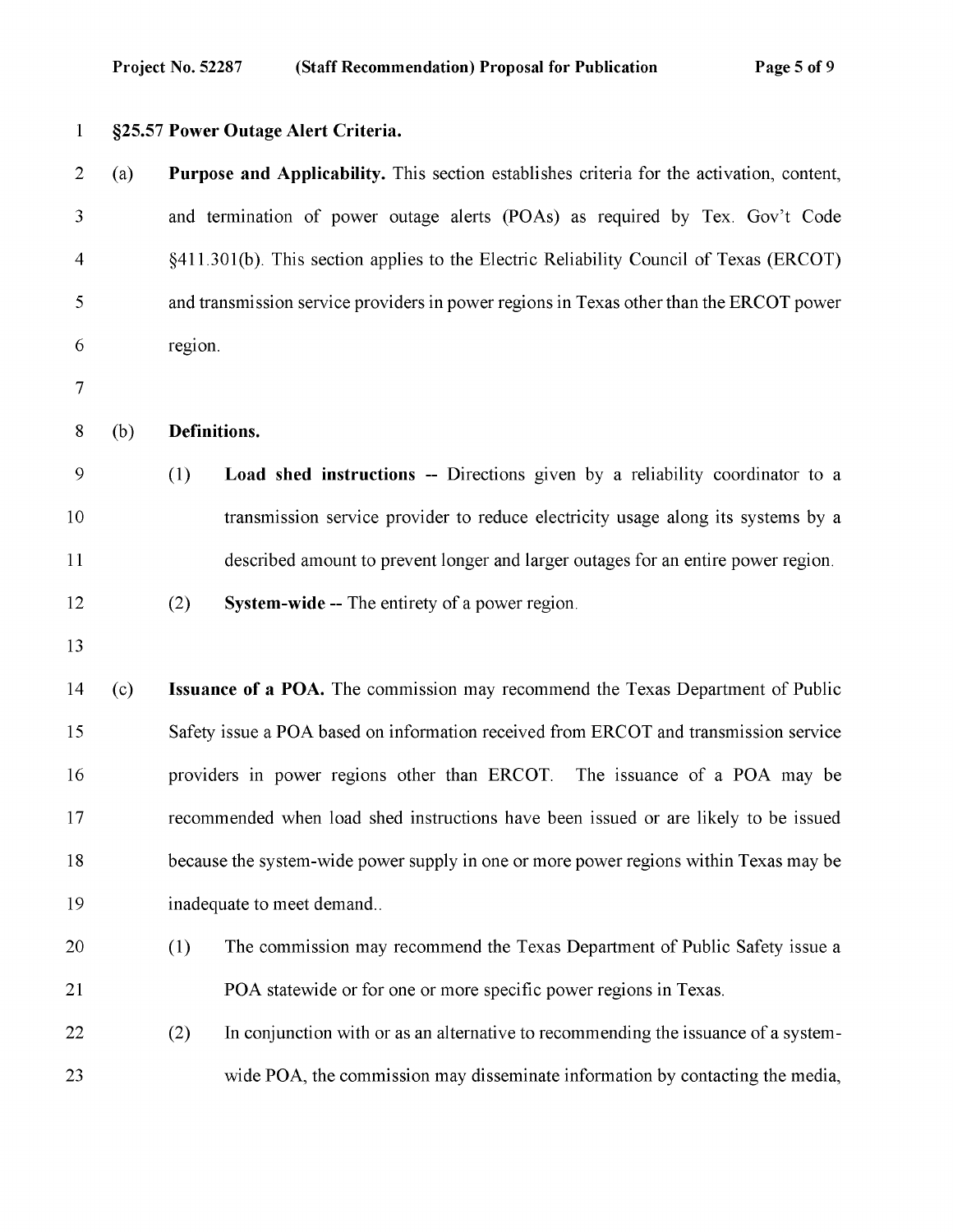| $\mathbf{1}$   |     |     |                                 | posting on social media, notifying government officials, or via other available     |
|----------------|-----|-----|---------------------------------|-------------------------------------------------------------------------------------|
| $\overline{2}$ |     |     | means of communication.         |                                                                                     |
| 3              |     | (3) |                                 | In determining whether to recommend the issuance of a POA, the commission will      |
| 4              |     |     |                                 | consider the likelihood of system-wide load shed instructions being issued, the     |
| 5              |     |     |                                 | expected length of time the load shed instructions will be in effect, and any other |
| 6              |     |     | relevant information.           |                                                                                     |
| 7              |     |     |                                 |                                                                                     |
| 8              | (d) |     | POA for the ERCOT power region. |                                                                                     |
| 9              |     | (1) |                                 | ERCOT must notify the commission when:                                              |
| 10             |     |     | (A)                             | ERCOT's forecasts indicate system-wide generation supply may be                     |
| 11             |     |     |                                 | insufficient to meet demand within the next 48 hours; or                            |
| 12             |     |     | (B)                             | ERCOT issues or is preparing to issue load shed instructions.                       |
| 13             |     | (2) |                                 | A notice under paragraph $(d)(1)$ of this subsection must include any available,    |
| 14             |     |     |                                 | relevant information to assist the commission in determining whether to             |
| 15             |     |     |                                 | recommend the issuance of a POA and what information should be in a POA. The        |
| 16             |     |     |                                 | notice must include, but is not limited to:                                         |
| 17             |     |     | (A)                             | Whether load shed instructions have been issued;                                    |
| 18             |     |     | (B)                             | Whether capacity is forecasted to be insufficient to meet demand                    |
| 19             |     |     |                                 | and, if so, an estimated time when load shed instructions may be                    |
| 20             |     |     |                                 | necessary;                                                                          |
| 21             |     |     | (C)                             | If applicable and known, an estimated time when load shed                           |
| 22             |     |     |                                 | instructions may be recalled; and                                                   |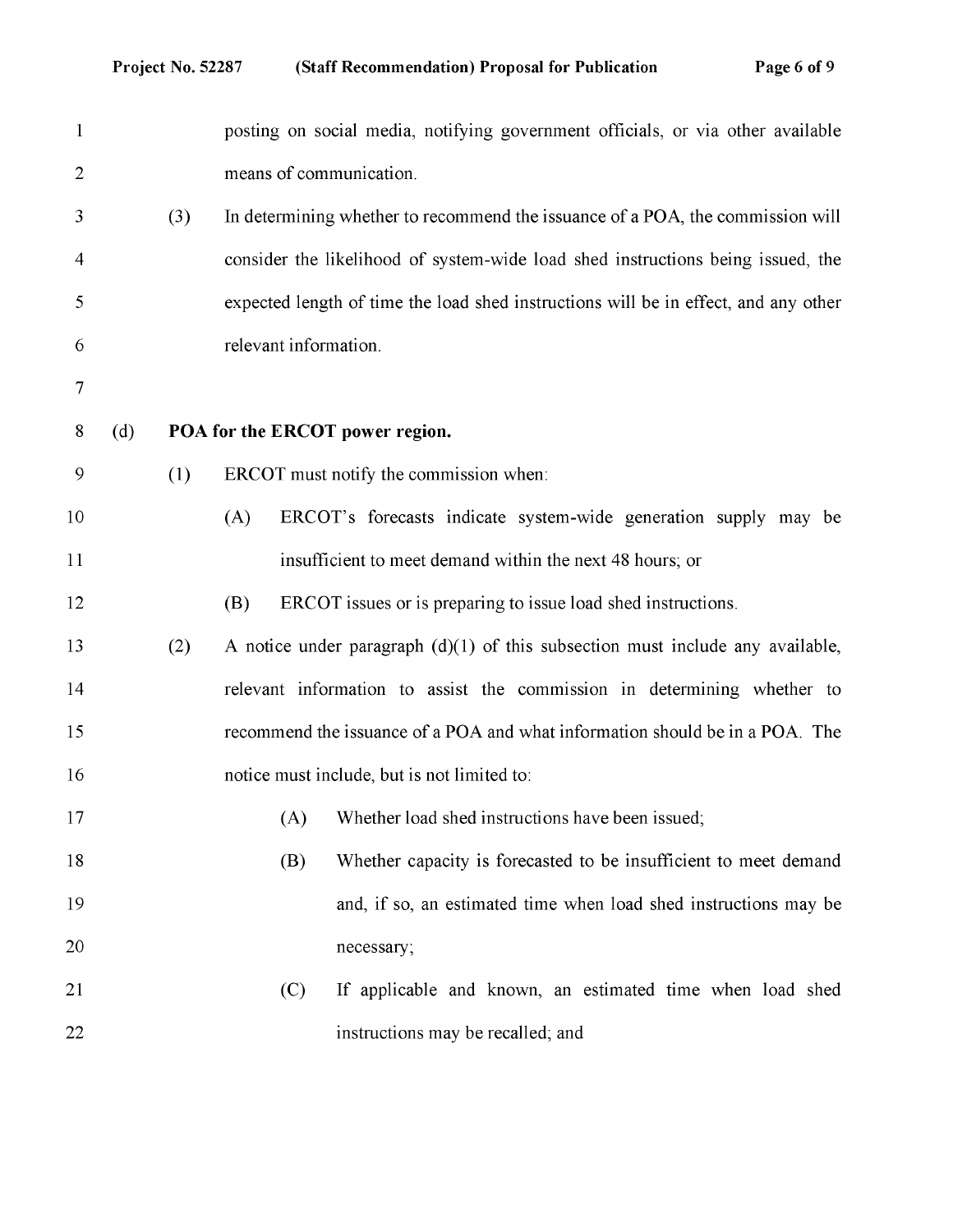| $\mathbf{1}$   |     |     | If applicable and known, the initiating event or circumstances that<br>(D)             |
|----------------|-----|-----|----------------------------------------------------------------------------------------|
| $\overline{2}$ |     |     | prompted the load shed instructions.                                                   |
| 3              |     | (3) | ERCOT must notify the commission when any of the applicable conditions listed          |
| 4              |     |     | under paragraph $(d)(1)$ of this subsection are no longer applicable. This notice must |
| 5              |     |     | include information on any of the remaining conditions listed under paragraph          |
| 6              |     |     | $(d)(1)$ of this subsection that are still applicable.                                 |
| 7              |     | (4) | ERCOT must establish a procedure, in consultation with commission staff, to            |
| 8              |     |     | provide the commission with notifications required under this subsection.              |
| 9              |     | (5) | The commission may:                                                                    |
| 10             |     |     | Request additional information and updates from ERCOT;<br>(A)                          |
| 11             |     |     | Recommend the issuance of a POA;<br>(B)                                                |
| 12             |     |     | Recommend the issuance of updates to a POA; and<br>(C)                                 |
| 13             |     |     | Recommend the termination of a POA.<br>(D)                                             |
| 14             |     |     |                                                                                        |
| 15             | (e) |     | POA for power regions other than ERCOT.                                                |
| 16             |     | (1) | A transmission service provider in a power region other than ERCOT must notify         |
| 17             |     |     | the commission when it has received load shed instructions from the applicable         |
| 18             |     |     | reliability coordinator to shed load in Texas.                                         |
| 19             |     | (2) | A notice provided under paragraph $(e)(1)$ of this subsection must include:            |
| 20             |     |     | Whether load shed instructions have been issued;<br>(A)                                |
| 21             |     |     | If applicable and known, as estimated time when load shed instructions will<br>(B)     |
| 22             |     |     | be recalled; and                                                                       |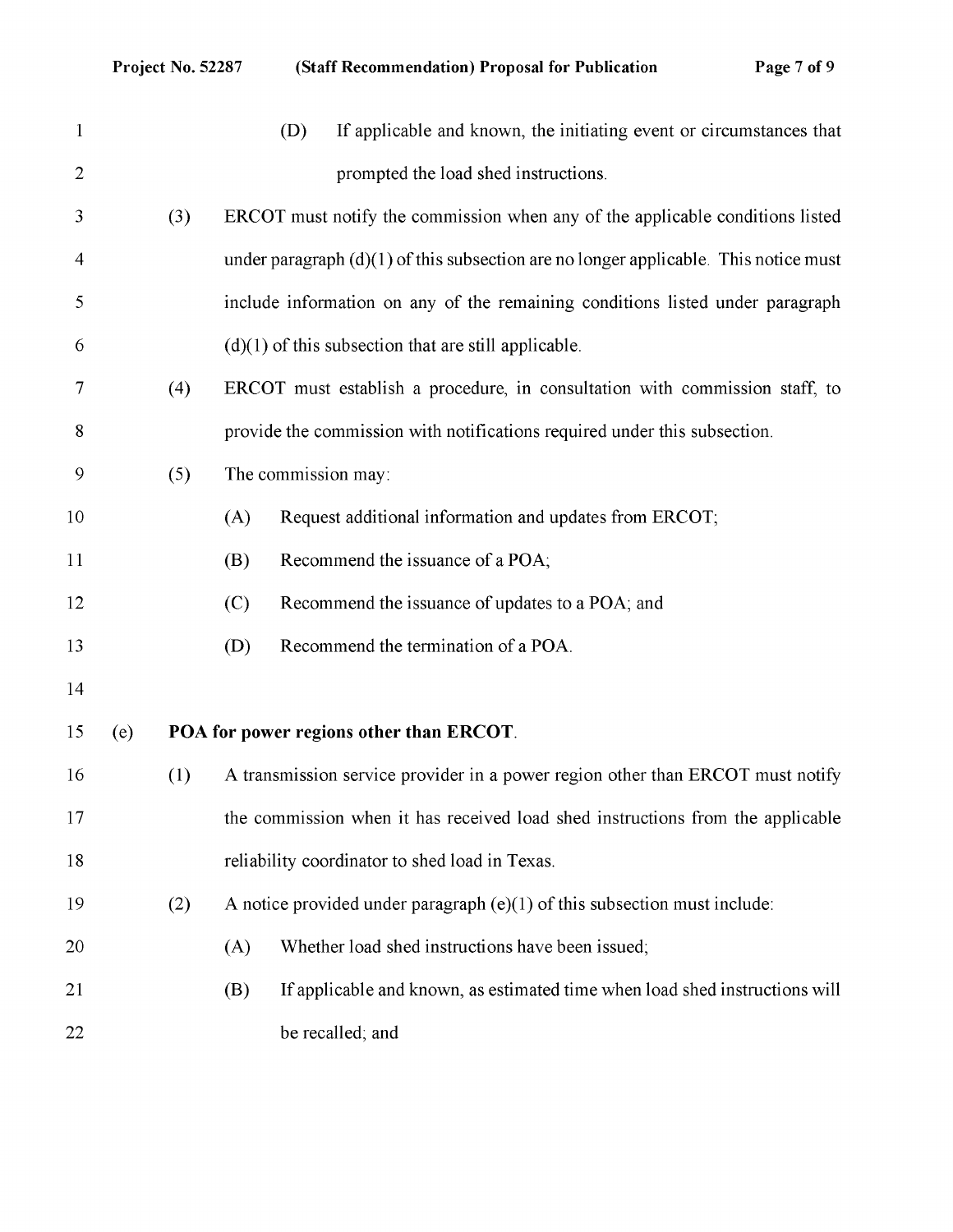1 (C) If applicable and known, the cause or initiating event of the load shed 2 instructions. 3 (3) The transmission service provider must notify the commission when the applicable 4 reliability coordinator has recalled the load shed instructions. The transmission 5 service provider' s notice must include any available information regarding power 6 outages and the expectation for power restoration within its service territory. 7 (4) A transmission service provider covered by this subsection must establish a 8 procedure, in consultation with commission staff, to provide the commission with 9 notifications required under this subsection. 10 (4) The commission may: 11 (A) Request additional information and updates from the transmission service 12 provider; 13 (B) Recommend the issuance of a POA; 14 (C) Recommend the issuance of updates to a POA; and 15 (D) Recommend the termination of a POA. 16 17 (f) POA Content. When known and as applicable, the POA must provide the following 18 information: 19 (1) Whether system-wide load shed is occurring or expected to occur 20 imminently; 21 (2) A brief explanation of the circumstances surrounding the load shed event or 22 expected load shed event; 23 (3) A statement that an electricity customer may experience a power outage;